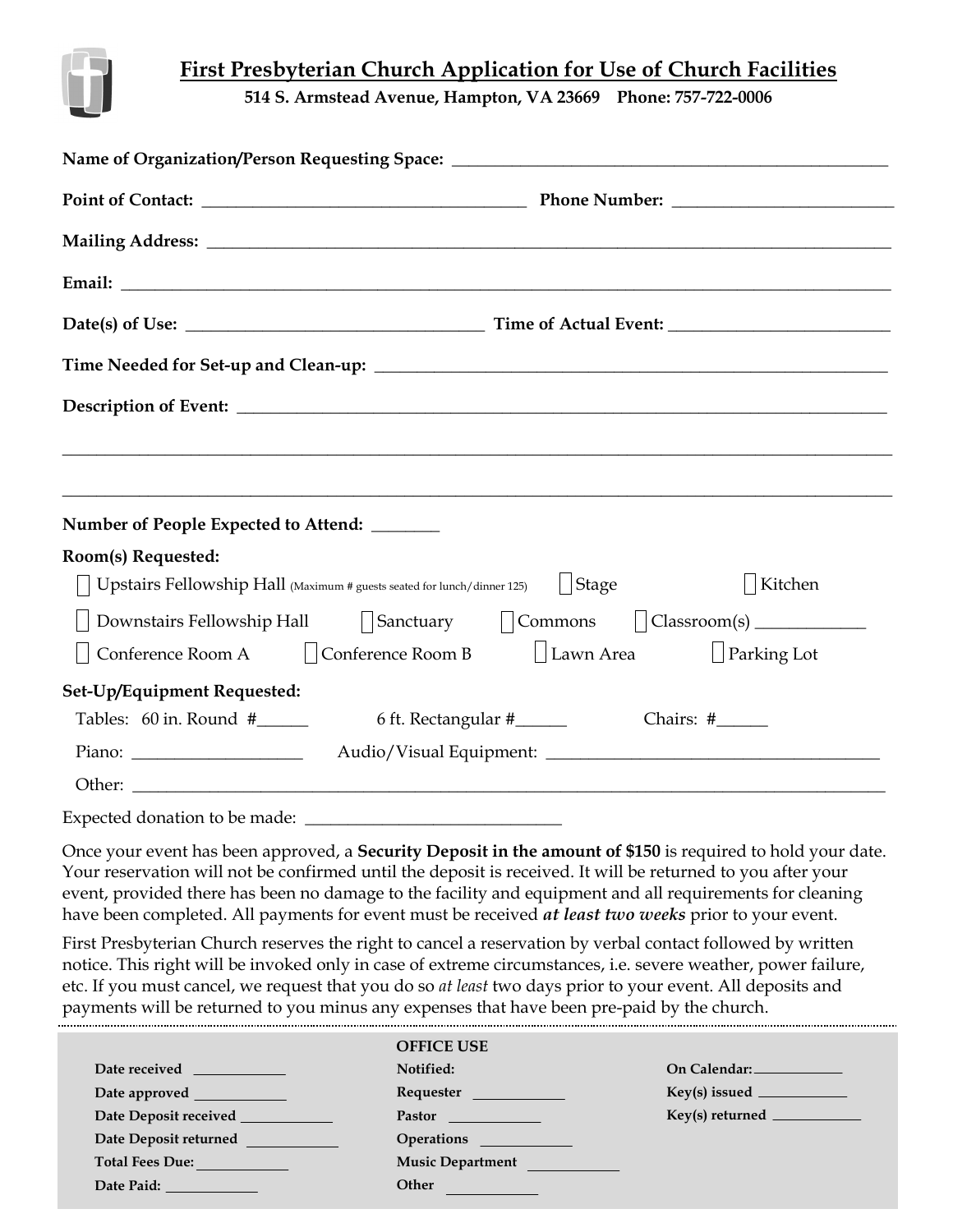| <b>RENTAL FEE SCHEDULE</b>                                                                                                  |               |  |  |
|-----------------------------------------------------------------------------------------------------------------------------|---------------|--|--|
| <b>Security Deposit</b>                                                                                                     | \$150         |  |  |
| Sanctuary                                                                                                                   | \$650         |  |  |
| Commons                                                                                                                     | \$30          |  |  |
| <b>Upstairs Fellowship Hall</b>                                                                                             | \$250         |  |  |
| Downstairs Fellowship Hall                                                                                                  | \$100         |  |  |
| Set-up and break-down of tables/                                                                                            | \$250         |  |  |
| chairs in Fellowship Hall                                                                                                   |               |  |  |
| <b>Kitchen</b> (Includes use of appliances, pots<br>and pans, prep utensils, dishes, glasses,<br>silverware and dishwasher) | \$100         |  |  |
| <b>Classroom</b>                                                                                                            | \$20          |  |  |
| <b>Janitorial Services:</b>                                                                                                 |               |  |  |
| <b>Upstairs Fellowship Hall</b>                                                                                             | \$150         |  |  |
| Downstairs Fellowship Hall                                                                                                  | \$50          |  |  |
| Sanctuary                                                                                                                   | \$150         |  |  |
| Commons                                                                                                                     | \$30          |  |  |
| Kitchen                                                                                                                     | \$100         |  |  |
| <b>Audio/Visual Person</b>                                                                                                  | \$20 per hour |  |  |

*Once your event has been approved, a Security Deposit in the amount of \$150 is required to hold your date. Your*  reservation will not be confirmed until the deposit is received. It will be returned to you after your event, provided there *has been no damage to the facility or equipment and all requirements for cleaning have been completed. All payments for event must be received at least two weeks prior to your event.* 

## **Please read the attached Terms/Conditions of Use at First Presbyterian Church.**

**If you need further information, please contact the church office.** 

**Office Hours: 10 a.m. to 4 p.m. Monday - Friday Phone: 757-722-0006** 

**Email: fpcoffice@firstpreshampton.org**

## **Liability Release Statement**

*(must be read and signed by person responsible for event\*\* )*

Anyone using the facilities and/or property of First Presbyterian Church (FPC), herein "User", agrees to assume the entire responsibility and liability for all damages or injury to all persons, whether its employees or otherwise, and to all property, arising out of or in any manner connected with the use of the facilities and/or property of FPC under this Facility Use Agreement; and to the fullest extent permitted by law, the User shall defend and indemnify FPC and its Officers, Staff and Members, from any and all demands, claims, suits, causes of action, damages, losses, penalties, and/or expenses, including attorney's fees, and including without limitation claims for which FPC may be or may claimed to be liable by reason of its own independent negligence. User's obligation under this section shall not be limited in any way by any limitation on the amount or type of damages, compensation or benefits payable by or for the User under worker's compensation acts, disability benefit acts or its general liability insurance coverage.

\_\_\_\_\_\_\_\_\_\_\_\_\_\_\_\_\_\_\_\_\_\_\_\_\_\_\_\_\_\_\_\_\_\_\_\_\_\_\_\_\_\_\_\_\_\_\_\_\_\_\_\_\_\_\_\_\_ \_\_\_\_\_\_\_\_\_\_\_\_\_\_\_\_\_\_\_\_\_\_\_

I have read, understand, and accept the terms/conditions for use of facility.

\_\_\_\_\_\_\_\_\_\_\_\_\_\_\_\_\_\_\_\_\_\_\_\_\_\_\_\_\_\_\_\_\_\_\_\_\_\_\_\_\_\_\_\_\_\_\_\_\_\_\_\_

*Signature \*\* Date*

*Please Print Your Name*